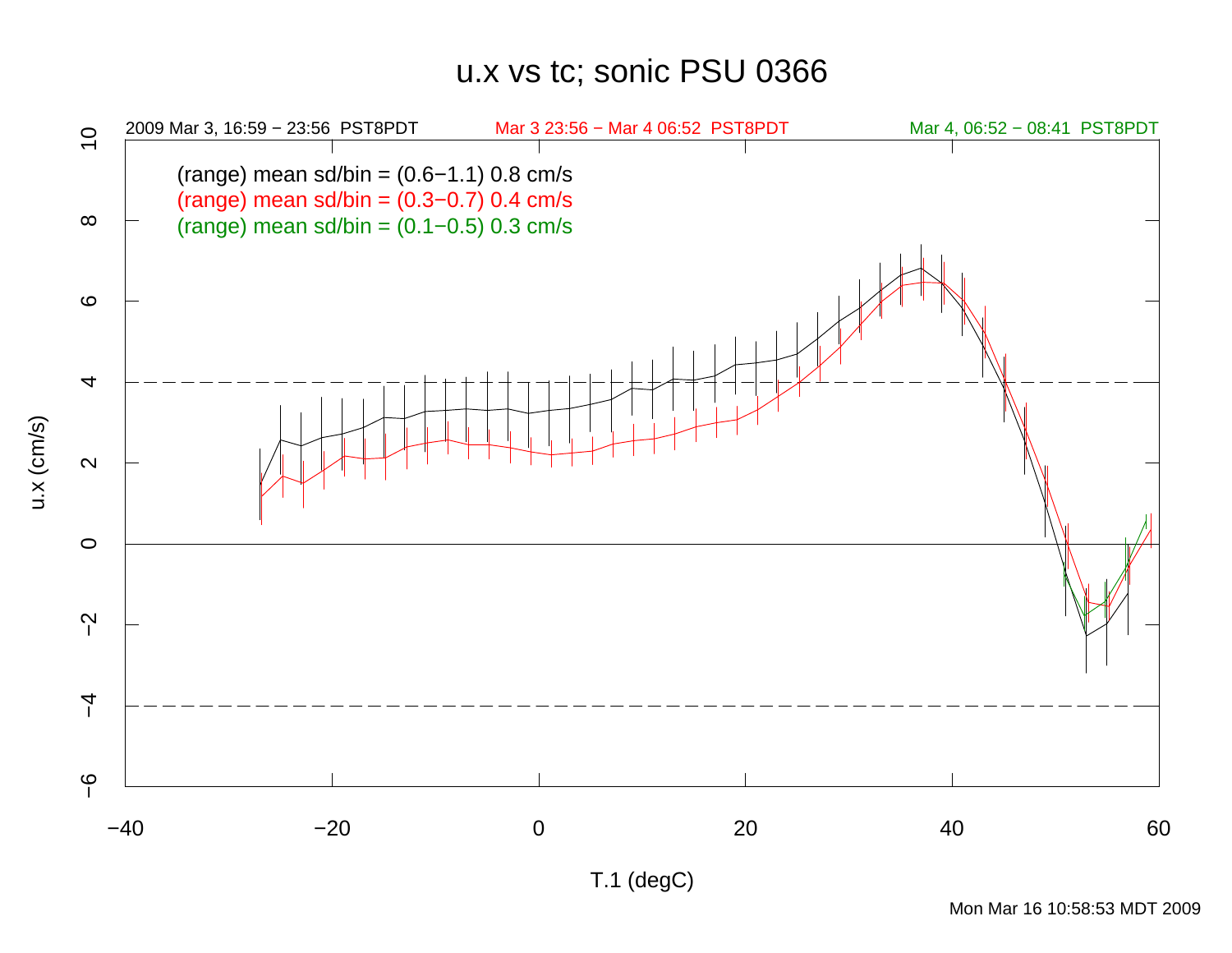## u.y vs tc; sonic PSU 0366



Mon Mar 16 10:59:00 MDT 2009